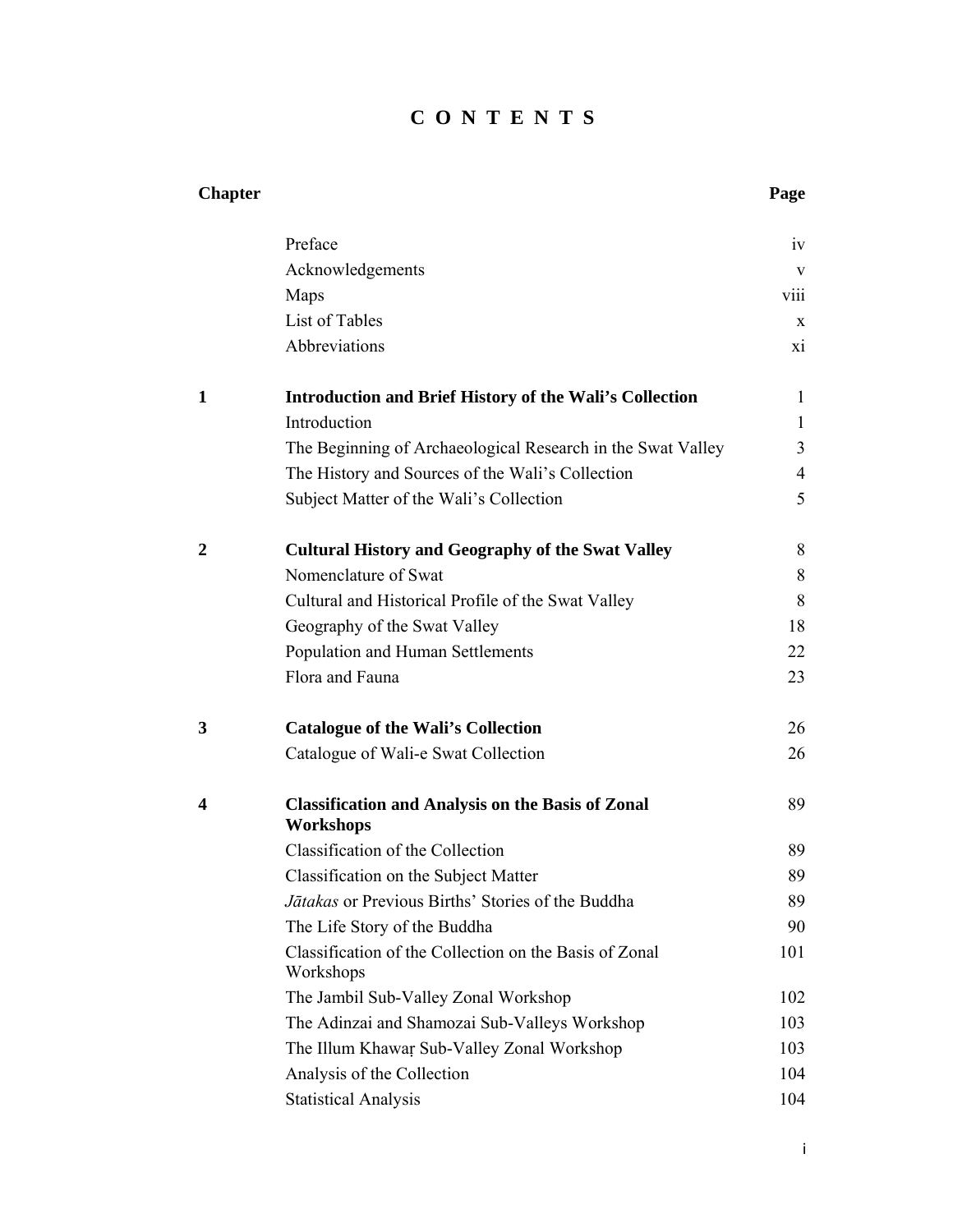|   | Descriptive Analysis                                                        | 105 |
|---|-----------------------------------------------------------------------------|-----|
|   | Life Story of the Buddha                                                    | 106 |
|   | Individual Buddha Images                                                    | 109 |
|   | Individual Images of Bodhisattvas                                           | 109 |
|   | <b>Secular Scenes</b>                                                       | 110 |
|   | <b>Architectural Elements</b>                                               | 111 |
|   | <b>Garland Bearer Reliefs</b>                                               | 113 |
| 5 | <b>Chronology of the Wali's Collection</b>                                  | 114 |
|   | Chronology on the Basis of Style and Material                               | 114 |
|   | Evolutionary Stages of the Swat Style                                       | 116 |
|   | The First Stage                                                             | 116 |
|   | The Second Stage                                                            | 120 |
|   | The Third Stage                                                             | 121 |
|   | Stylistic Analysis on the Basis of 'Zonal Workshops'                        | 122 |
|   | The Jambil Sub-Valley, First Stage                                          | 124 |
|   | The Jambil Sub-Valley, Second Stage                                         | 125 |
|   | The Jambil Sub-Valley, Third Stage                                          | 125 |
|   | The Illum Khawar Sub-Valley, First Stage                                    | 126 |
|   | The Illum Khawar Sub-Valley, Second Stage                                   | 126 |
|   | The Illum Khawar Sub-Valley, Third Stage                                    | 127 |
|   | The Shamozai Sub-Valleys, Second Stage                                      | 127 |
|   | The Shamozai Sub-Valleys, Third Stage                                       | 127 |
|   | Chronological Analysis                                                      | 127 |
|   | Types of Material Used for Sculpture in the Khyber<br>Pakhtunkhwa           | 128 |
|   | The Use of Stone as a Medium in Swat                                        | 129 |
|   | <b>Ancient Quarries in Swat</b>                                             | 131 |
|   | Opinion of Scholars Regarding Type of Stone                                 | 132 |
|   | Analysis of Stone Sculpture of the Wali-e Swat Collection                   | 133 |
|   | Zone-wise Statistical Analysis of the Material of Wali-e Swat<br>Collection | 133 |
|   | Zone-wise Statistical Analysis of the Material of Wali-e Swat<br>Collection | 133 |
|   | The Jambil Sub-valley First Stage                                           | 133 |
|   | The Ilum Khawar Sub-valley                                                  | 134 |
|   | The Shamozai Sub-valley                                                     | 134 |
|   | Stucco                                                                      | 134 |
|   | Terracotta                                                                  | 135 |